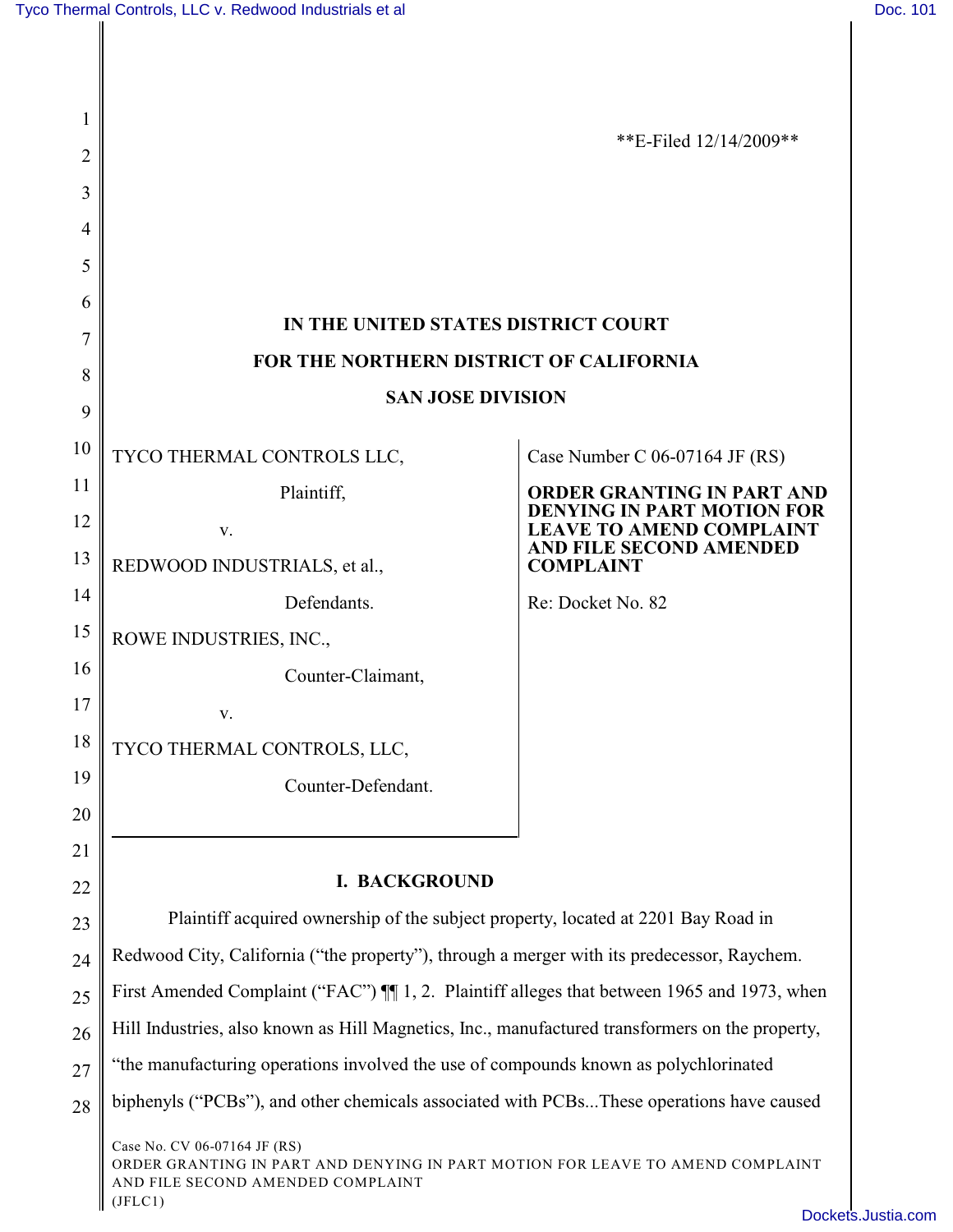2 3 4 the discharge of PCBs, dichlorobenzene and trichlorobenzene into the environment." *Id.* ¶ 8. Plaintiff seeks to recover "all investigative costs, response costs and abatement costs it has incurred or will incur in cleaning up and remediating the environmental contamination at the [property]; and for attorney's fees and costs associated therewith." *Id.* ¶ 15.

5 6 7 8 9 10 11 12 13 14 15 16 Pursuant to 42 U.S.C. § 6901, et seq., Plaintiff provided defendant Rowe Industries, Inc. ("Rowe") with notice of its intent to file a Resource Conservation and Recovery Act ("RCRA") claim by certified mail on November 13, 2006. Declaration of Kristine M. Glover ("Glover Dec."), Ex. A. Plaintiff filed its original complaint in this action on November 17, 2006, and then filed the FAC against all defendants on January 15, 2007. The FAC includes eight claims for relief: (1) recovery of response costs under the Comprehensive Environmental Response, Compensation and Liability Act of 1980 ("CERCLA") §§ 107(a)(1-4)(B) 42 U.S.C. § 9607(a); (2) contribution under CERCLA  $\S$  113(f), 42 U.S.C.  $\S$  9613(f)(1); (3) injunctive relief under RCRA, 42 U.S.C. § 6972(a)(1)(B); (4) declaratory relief under federal law; (5) response costs under California Health and Safety Code Section 25300 et seq.; (6) comparative equitable indemnity under state law; (7) declaratory relief under state law; and (8) attorney's fees under California Code of Civil Procedure Section 1021.5.

17 18 19 20 21 22 23 24 25 The last day to complete fact discovery was November 9, 2009, and the final hearing date for dispositive motions is January 29, 2010. On October 29, 2009, Plaintiff moved for leave to amend the FAC and file a second amended complaint ("SAC") adding claims under California law for continuing nuisance and continuing trespass against Rowe, Hill Magnetics, Inc., Hill Industries, Inc., Pacific Transformer Co., and Coleman Cable and Wire Co., and dismissing without prejudice its claim for relief under RCRA. Defendant Rowe, joined by Defendants, Cross-Defendants and Cross-Claimants Carlisle Companies Inc., Carlisle Corporation, Tensolite Company, Redwood Industrials, Roland Lampert and Audrey Lampert (collectively, "Defendants"), opposes the motion.

### **II. LEGAL STANDARD**

Federal Rule of Civil Procedure 15(a) governs the amendment of pleadings. The Ninth

28

26

27

1

Case No. CV 06-07164 JF (RS) ORDER GRANTING IN PART AND DENYING IN PART MOTION FOR LEAVE TO AMEND COMPLAINT AND FILE SECOND AMENDED COMPLAINT (JFLC1)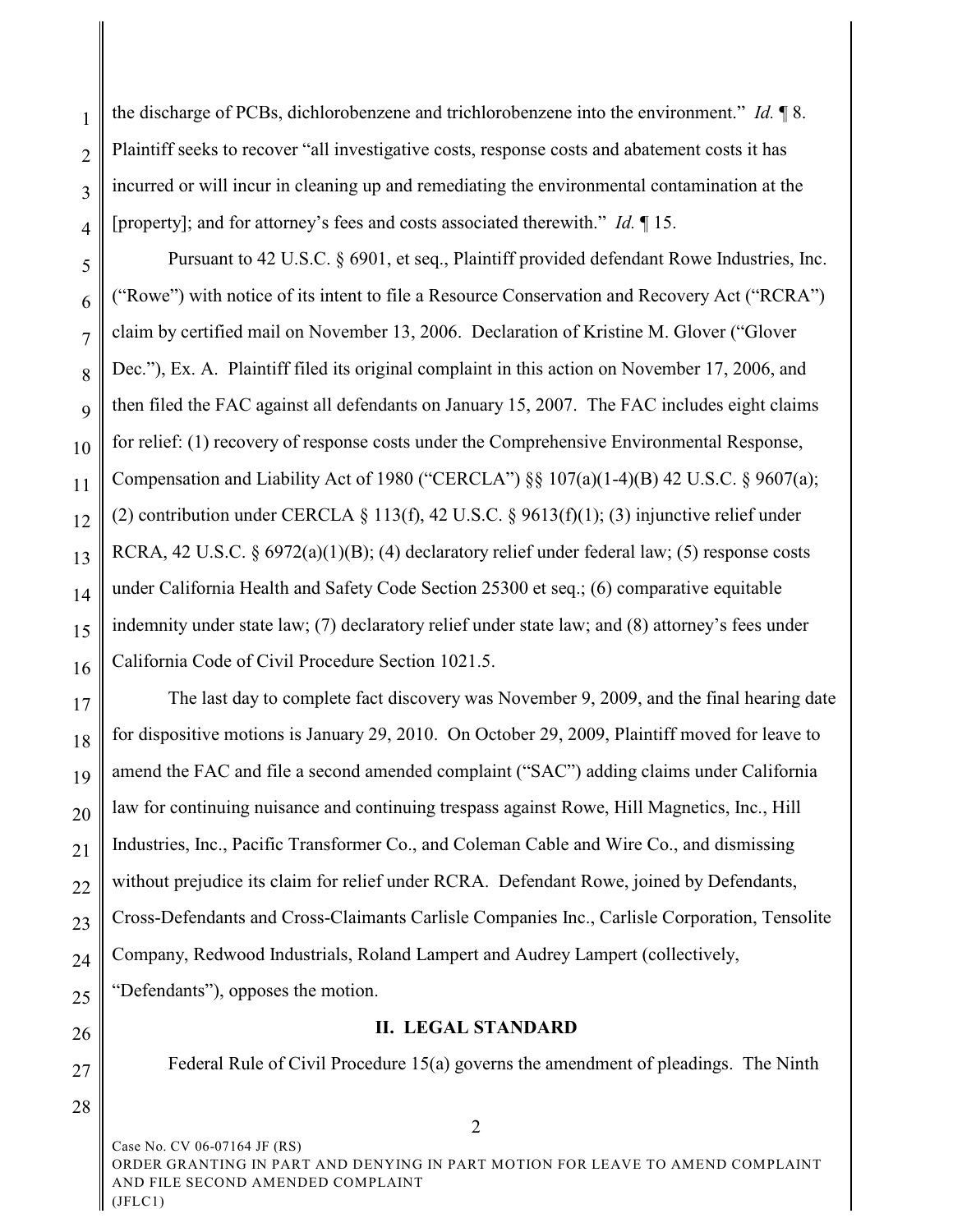1 2 3 4 5 6 7 8 9 10 11 12 Circuit has held that the rule should be applied with "extreme liberality." *DCD Programs, LTD. v. Leighton*, 833 F.2d 183, 186 (9th Cir.1987); *Howey v. United States*, 481 F.2d 1187, 1190 (9th Cir.1973). However, leave to amend "is not to be granted automatically." *Zivkovic v. S. Cal. Edison Co.*, 302 F.3d 1080, 1087 (9th Cir.2002), quoting *Jackson v. Bank of Hawaii*, 902 F.2d 1385, 1387 (9th Cir.1990). Rather, a court must consider whether the proposed amendment (1) would be futile, (2) would prejudice the non-moving party, (3) was brought in bad faith, or (4) resulted from undue delay. *Genentech, Inc. v. Abbott Labs.*, 127 F.R.D. 529, 530 (N.D. Cal. 1989), citing *DCD Programs*, 833 F.2d at 186. The Ninth Circuit has "often affirmed the denial of leave to amend when the motion was made after the cutoff date for such motions, or when discovery had closed or was about to close." *AmerisourceBergen Corp. v. Dialysist West, Inc.*, 465 F.3d 946, 957-58 (9th Cir. 2006), citing *Zivkovic*, 302 F.3d at 1087; *Lockheed Martin Corp. v. Network Solutions, Inc.*, 194 F.3d 980, 983, 986 (9th Cir.1999).

13 14 15 16 17 18 19 20 21 "Not all of the factors merit equal weight. As this circuit and others have held, it is the consideration of prejudice to the opposing party that carries the greatest weight." *Eminence Capital, LLC v. Aspeon, Inc., 316 F.3d 1048, 1052 (9<sup>th</sup> Cir. 2003), citing <i>DCD Programs, 833* F.2d at 185. "The party opposing amendment bears the burden of showing prejudice." *DCD Programs, Ltd.*, 833 F.2d at 187. Absent prejudice, or a strong showing of any of the remaining *Foman factors, there exists a presumption under Rule 15(a) in favor of granting leave to amend.* See *Lowrey v. Tex. A & M Univ. Sys.,* 117 F.3d 242, 245 (5th Cir.1997). "Delay, by itself, is insufficient to justify denial of leave to amend." *DCD Programs, Ltd.*, 833 F.2d at 186 (citations omitted).

22

### **III. DISCUSSION**

23 24 25 Defendants carry the burden of showing why leave to amend should not be granted. *Genentech,* 127 F.R.D. at 530-31. They contend that the proposed amendments: (1) would be futile as to the deletion of Plaintiff's RCRA Claim; (2) would cause them substantial prejudice;

27

28

26

Case No. CV 06-07164 JF (RS) ORDER GRANTING IN PART AND DENYING IN PART MOTION FOR LEAVE TO AMEND COMPLAINT AND FILE SECOND AMENDED COMPLAINT (JFLC1)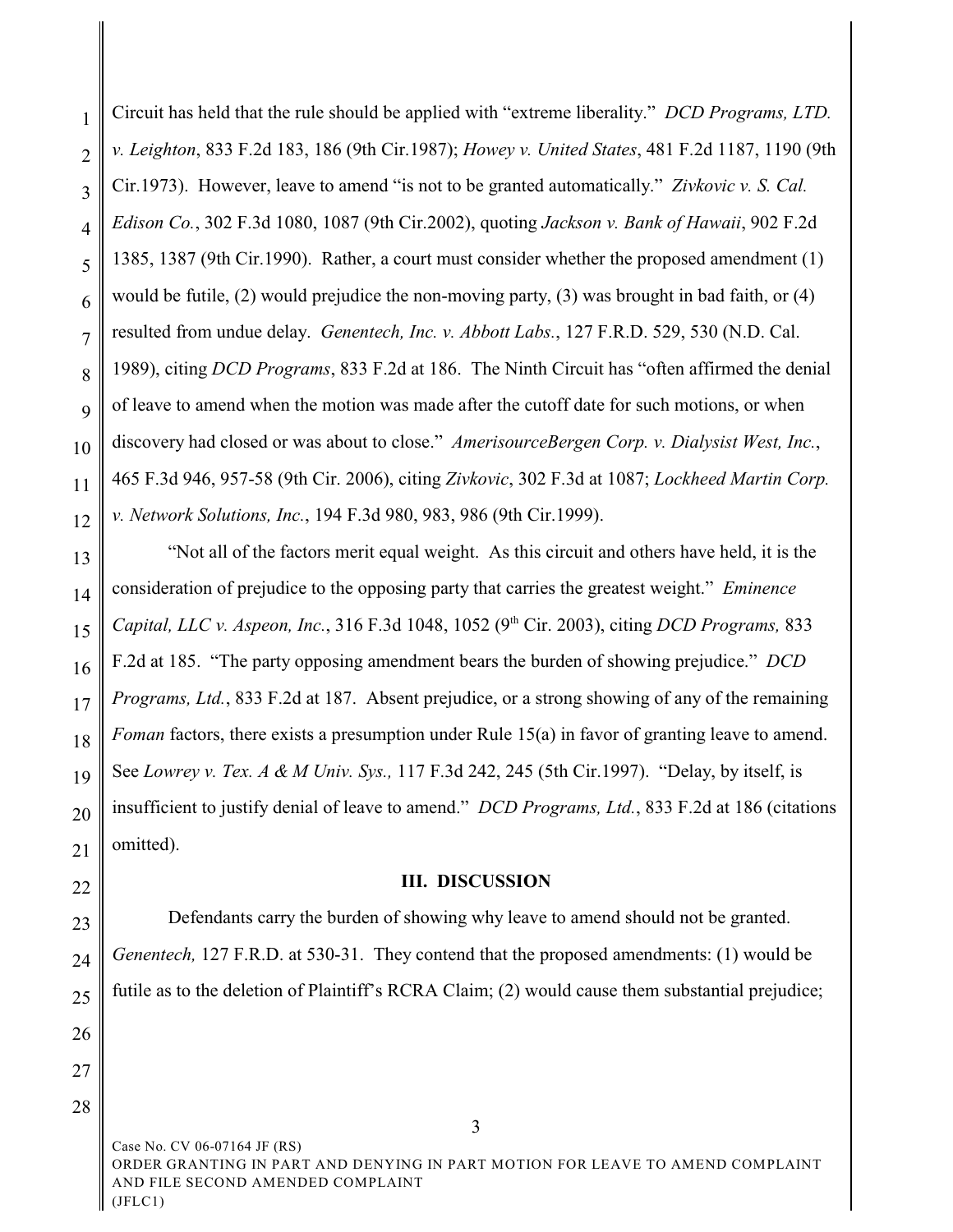and  $(3)$  are the result of unreasonable delay.<sup>1</sup>

**A. Futility**

3 4 5 6 7 8 9 10 11 12 13 14 15 16 In *Envirowatch, Inc. v. Fukino*, No. 07-00016 SOM -BMK, 2007 WL 1933132 (D. HI June 28, 2007), the court concluded that plaintiff could not cure its untimely provision of notice under RCRA by amending its original complaint to re-allege the same RCRA claim outside of the RCRA statutory waiting period. *Id.* at \*3 (reasoning that the court knew of "no case decided after *Hallstrom [v. Tillamook County*, 493 U.S. 20 (1989)] in which the court looked to the amended complaint, rather than the original complaint, in determining whether a plaintiff had satisfied the sixty-day notice provision of a RCRA citizen suit statute when the two complaints contain the same claims"). Here, however, Plaintiff does not seek to amend the FAC to re-allege its RCRA claim but instead moves to withdraw the claim without prejudice, reassert the claim at some future point, and then consolidate both actions before this Court. In *Envirowatch,* the court dismissed the RCRA claim "without prejudice for failure to comply with the jurisdictional sixtyday notice requirement" and indicated that it would not rule then on "whether [plaintiff] may immediately file a new suit under *Hallstrom* or any other case, leaving that matter for consideration in any new action [plaintiff] may commence."*Id.* at 6. 2

1

2

<sup>17</sup>

<sup>18</sup>

 $1$  Defendants do not assert that the motion has been brought in bad faith.

<sup>19</sup> 20 21 22 23 24 25 26 27  $<sup>2</sup>$  Plaintiff also contends that there is a split in authority among district courts within the</sup> Ninth Circuit. Plaintiff asserts that in *Bugsi, Inc. v. Chevron U.S.A., Inc.*, 857 F.Supp. 1427 (D. Or. 1994), the court held that proper pre-suit notice pursuant to an amended complaint cures inadequate notice provided pursuant to a prior complaint. P. Reply at 6-7. However, as Defendants point out, the *Bugsi* "court's factual and procedural recitation does not make clear whether the causes of action asserted in the amended complaint are the same ones asserted in the original complaint." *Forest Guardians v. U.S. Bureau of Reclamation*, 462 F.Supp.2d 1177, 1185 (D. N.M. 2006). Moreover, *Bugsi* cites *Zands v. Nelson*, 779 F.Supp. 1254 (S.D. Cal. 1991) for the proposition that "jurisdiction may be based on an amended complaint filed more than sixty [or ninety] days after the notice of intent to sue only if the claim requiring sixty-day [or ninety-day] notice is brought for the first time in the amended complaint." *Envirowatch, Inc.*, 2007 WL 1933132, at \*4, citing *Zands*, 799 F.Supp at 1258-59 (holding that "[f]or the purposes of a notice and delay provision relating to a new claim which appears for the first time in the pleadings in the amended complaint, the court will look to the filing of the amended complaint to determine when the action is commenced.")

<sup>28</sup>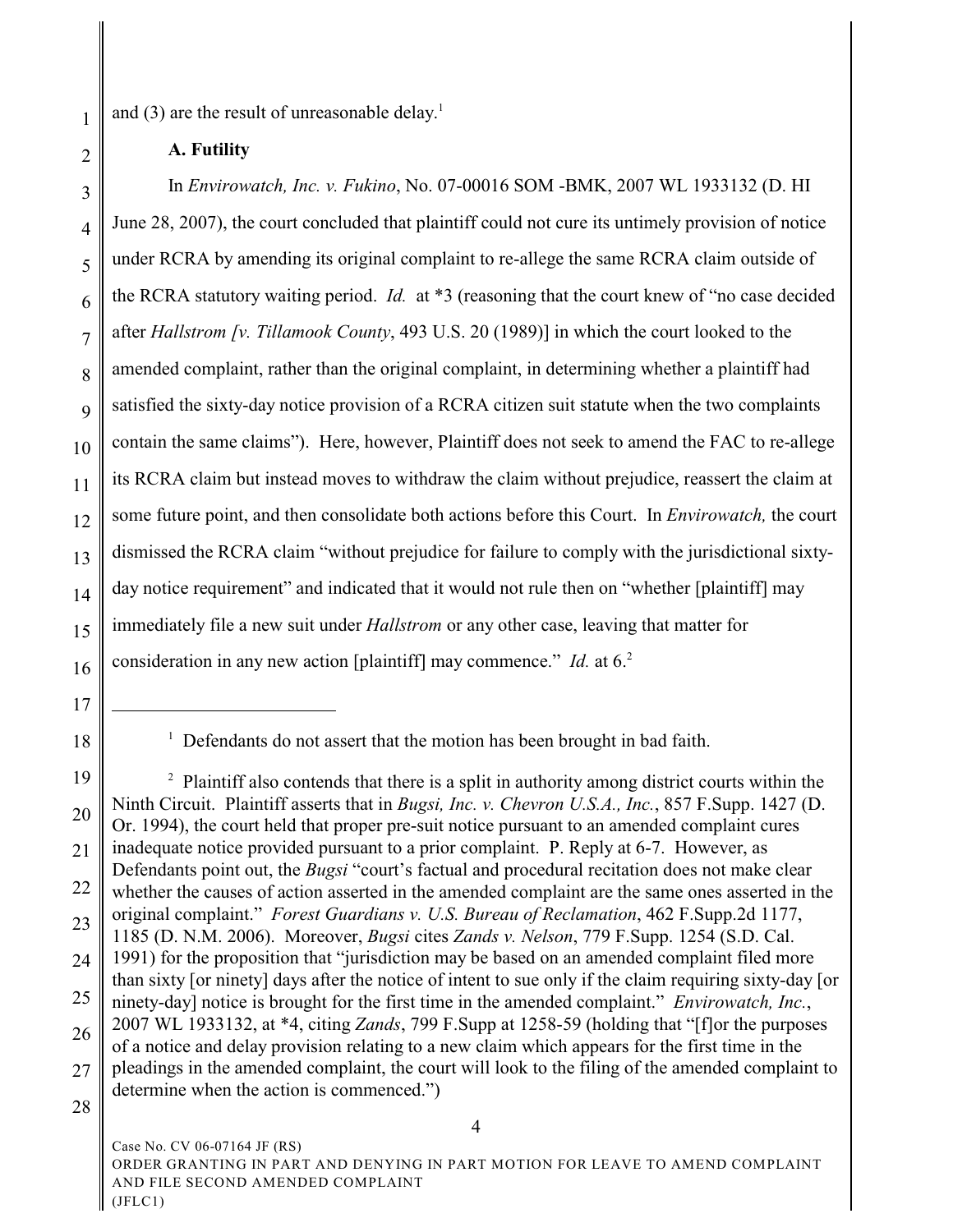1 2 3 4 5 6 In *Hallstrom*, after holding that non-compliance with RCRA notice provisions deprived it of subject-matter jurisdiction, the Supreme Court concluded that, "the dismissal of this action [will not] have the inequitable result of depriving petitioners of their 'right to a day in court.' Petitioners remain free to give notice and file their suit in compliance with the statute to enforce pertinent environmental standards." *Id.* at 32 (citation omitted). Based on this reasoning, it is far from clear that Plaintiff's withdrawal of its RCRA claim is futile.

### **B. Prejudice**

12 13 14 15 16 17 18 19 To overcome Rule 15(a)'s liberal policy with respect to the amendment of pleadings a showing of prejudice must be substantial. *Genentech*, 127 F.R.D. at 530-31. Neither delay resulting from the proposed amendment nor the prospect of additional discovery needed by the non-moving party in itself constitutes a sufficient showing of prejudice. *Genentech*, 127 F.R.D. at 530-32; *United States v. Continental Ill*. *Nat'l Bank and Trust Co. of Chicago*, 889 F.2d 1248, 1255 (2d Cir.1989). Nonetheless, "[d]istrict courts do not abuse their discretion when they deny motions to amend that would cause undue delay and prejudice." *Dong Ah Tire & Rubber Co., Ltd. v. Glasforms, Inc*., No. C 06-3359 JF (RS), 2009 WL 667171, at \*2 (N.D. Cal. Mar. 10, 2009), citing *Texaco, Inc. v. Ponsoldt*, 939 F.2d 794, 798 (9th Cir.1991); *see also Lockheed Martin Corp. v. Network Solutions, Inc.,* 194 F.3d 980, 986 (9th Cir.1999) ("A need to reopen discovery and therefore delay the proceedings supports a district court's finding of prejudice from a delayed motion to amend").

20 21 22 23 24 25 26 27 Defendants argue that without further discovery they will be unable to defend the proposed new claims, seek summary judgment prior to the January 29, 2010 dispositive motion hearing deadline, or adequately assess the merits of the new claims prior to the parties' scheduled mediation on December 17, 2009. Plaintiff argues that both of the proposed new claims arise from the same operative facts that have been the subject of discovery from the outset of the instant action. As Defendants point out, trespass involves an element of intent that was not present in the Plaintiff's statutory claims. Even if Plaintiff were to limit its presentation to facts already discovered, Defendants still would suffer prejudice as they would have no opportunity to

28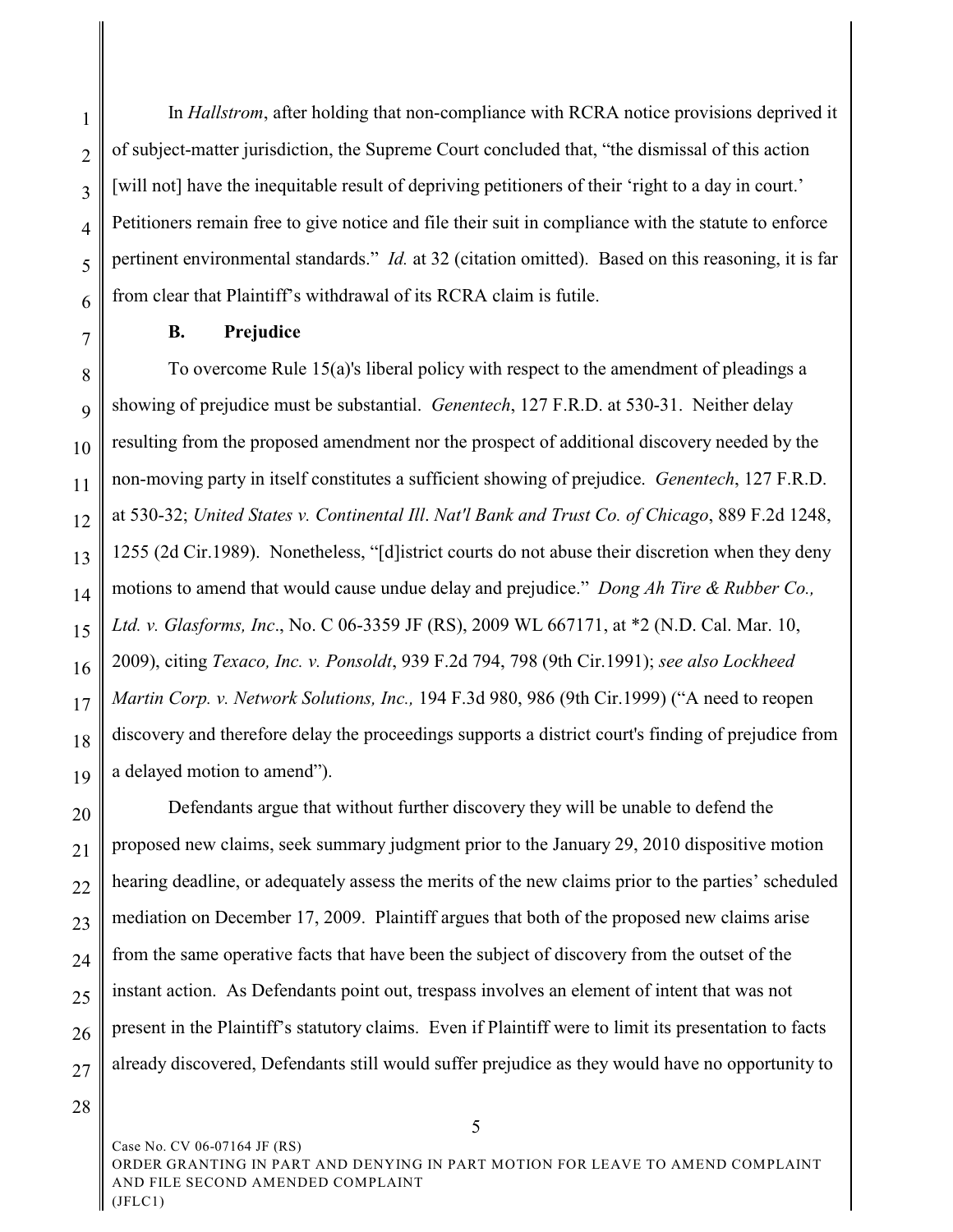discover facts that might give rise to potential defenses to the new claims. Permitting additional discovery in turn would delay the proceedings and increase the cost of litigation.<sup>3</sup>

# **C. Delay**

1

2

3

4 5 6 7 8 9 10 11 12 13 14 15 16 "While delay alone will not justify the denial of leave to amend, *DCD Programs*, 833 F.2d at 186, 'late amendments to assert new theories are not reviewed favorably when the facts and the theory have been known to the party seeking amendment since the inception of the cause of action.'" *Dong Ah Tire & Rubber Co.,* 2009 WL 667171, at \*3, quoting *Acri v. International Ass'n of Machinists & Aerospace Workers*, 781 F.2d 1393, 1398 (9th Cir.1986) (citations omitted). Plaintiff asserts repeatedly that Defendants have no need for further discovery because its nuisance and trespass claims are based upon the same operative facts as its CERCLA and RCRA claims. However, this assertion is an implicit admission that Plaintiff itself has known the alleged facts giving rise to its proposed nuisance and trespass claims since the inception of the action. Under these circumstances, the Court concludes that Plaintiff has unreasonably delayed in seeking to add its nuisance and trespass claims. *See AmerisourceBergen Corp. v. Dialysist West, Inc.*, 465 F.3d 946, 953 (9th Cir. 2006) (finding undue delay where plaintiff waited nearly fifteen months after ir first learned of facts giving rise to the amendment).

# **IV. ORDER**

18 Good cause therefore appearing, the motion for leave to amend is GRANTED as to Plaintiff's withdrawal of the RCRA claim and DENIED as to the addition of nuisance and trespass claims. The FAC, minus the RCRA claim, shall remain the operative complaint herein.

17

19

20

<sup>21</sup> 22

<sup>23</sup> 24 25 26 27 28 <sup>3</sup> Defendants also contend that they will suffer substantial prejudice if the Court permits Plaintiff to withdraw its RCRA claim without prejudice because they plan to move for summary judgment as to the RCRA claim. Defendants claim that Plaintiff's "inten[tion] to file thereafter a new action setting forth the RCRA claim for relief...[and] then...seek to consolidate both actions before this Court," P. Mot. at 7, is an attempted end-run around the notice provision. *Covington v. Jefferson County*, 358 F.3d 626, 636 (9th Cir. 2004) ("Absent compliance with a required notice provision, [the Court] lack[s] subject matter jurisdiction to hear the RCRA claims.") Nothing in this order, however, prevents Defendants from making the same legal arguments if and when Plaintiff re-files its RCRA claim.